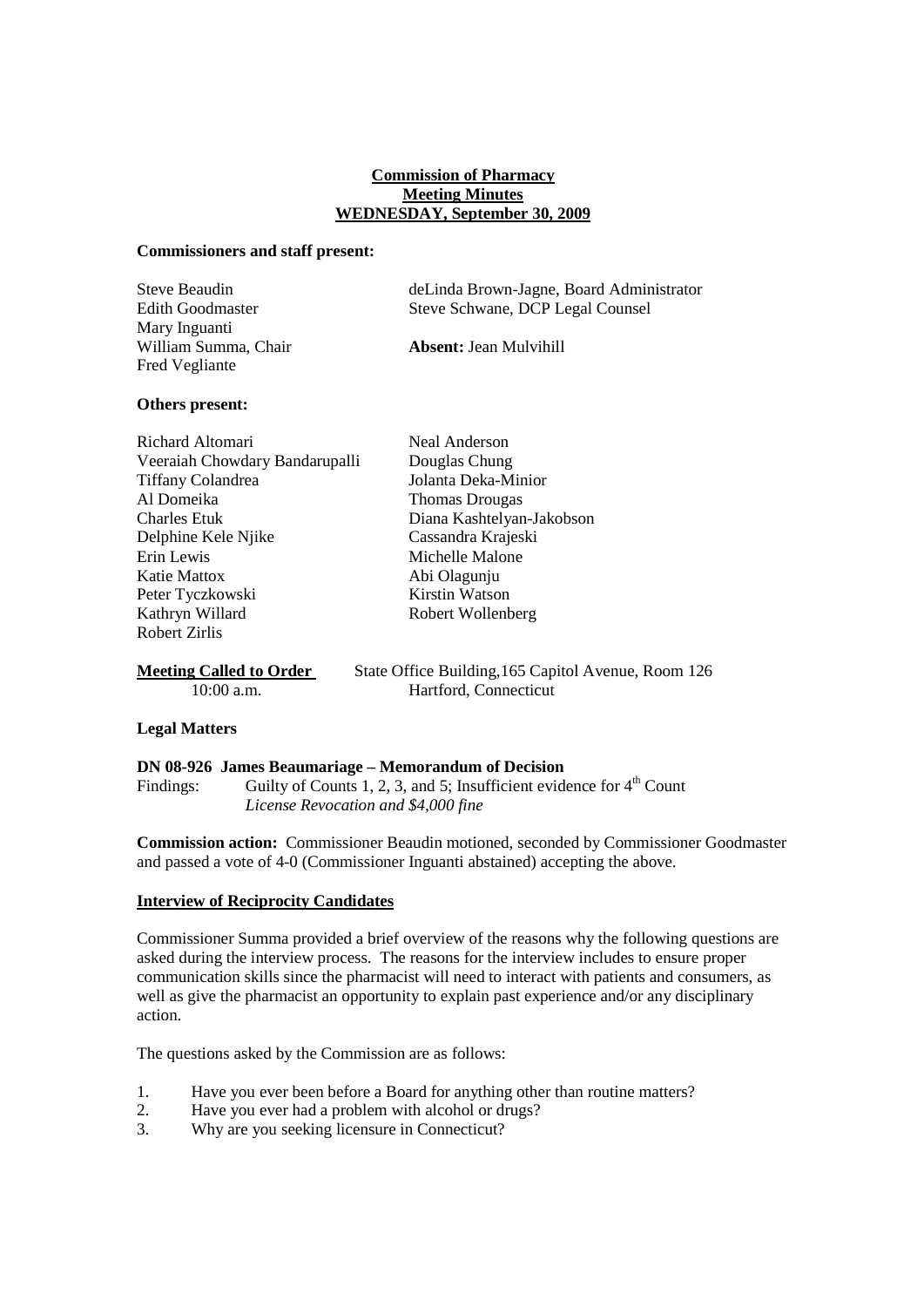| What are Connecticut's continuing education requirements? | 4. |  |  |  |  |  |  |
|-----------------------------------------------------------|----|--|--|--|--|--|--|
|-----------------------------------------------------------|----|--|--|--|--|--|--|

5. What are the Pharmacist/Pharmacy Technician ratios?

| *Ebenezer Amonoo<br>Clinton Township, MI           | From Michigan      |
|----------------------------------------------------|--------------------|
| Joshua Devin<br>New York, NY                       | From Massachusetts |
| *Umamaheswara Prasad Donepudi<br>Franklin Park, NJ | From New Jersey    |
| *Jennifer Hall<br>New Stanton, PA                  | From Pennsylvania  |
| Diana Kashtelyan-Jakobson<br>Wolcott, CT           | From New York      |
| *Hugh Kilpatrick<br>Gardiner, NY                   | From New York      |
| *Kristine Saluzzi Lariviere<br>Bedford, NH         | From New Hampshire |

\*Applicants interviewed by Commissioner Goodmaster via telephone

**Commission action:** A motion was made by Commissioner Beaudin, seconded by Commissioner Goodmaster and a vote of 5-0 was passed approving the above applicants for licensure by reciprocity.

# **First Time Managers**

Commissioner Summa summarized the responsibilities of those appearing as first-time pharmacy managers and the reason for their appearance before the Commission. (A handout which has answers to questions first-time managers may have will be sent via e-mail directly to the pharmacists who appear today.) Commissioner Summa also emphasized the importance of the pharmacy manager's role as opposed to the front-store manager (in many retail settings).

Commissioner Inguanti provided first-time managers with a brief overview of reporting errors and the MedWatch program. (A link to the web site is being sent to them via e-mail as well.)

| <b>Neal Anderson</b> | McQuade's Specialty Ph. |
|----------------------|-------------------------|
| PCT.10934            | Mystic                  |
| Douglas Chung        | CVS/Pharmacy #2839      |
| PCT.5939             | Montville               |
| Tiffany Colandrea    | CVS/Pharmacy #692       |
| PCT.11052            | North Haven             |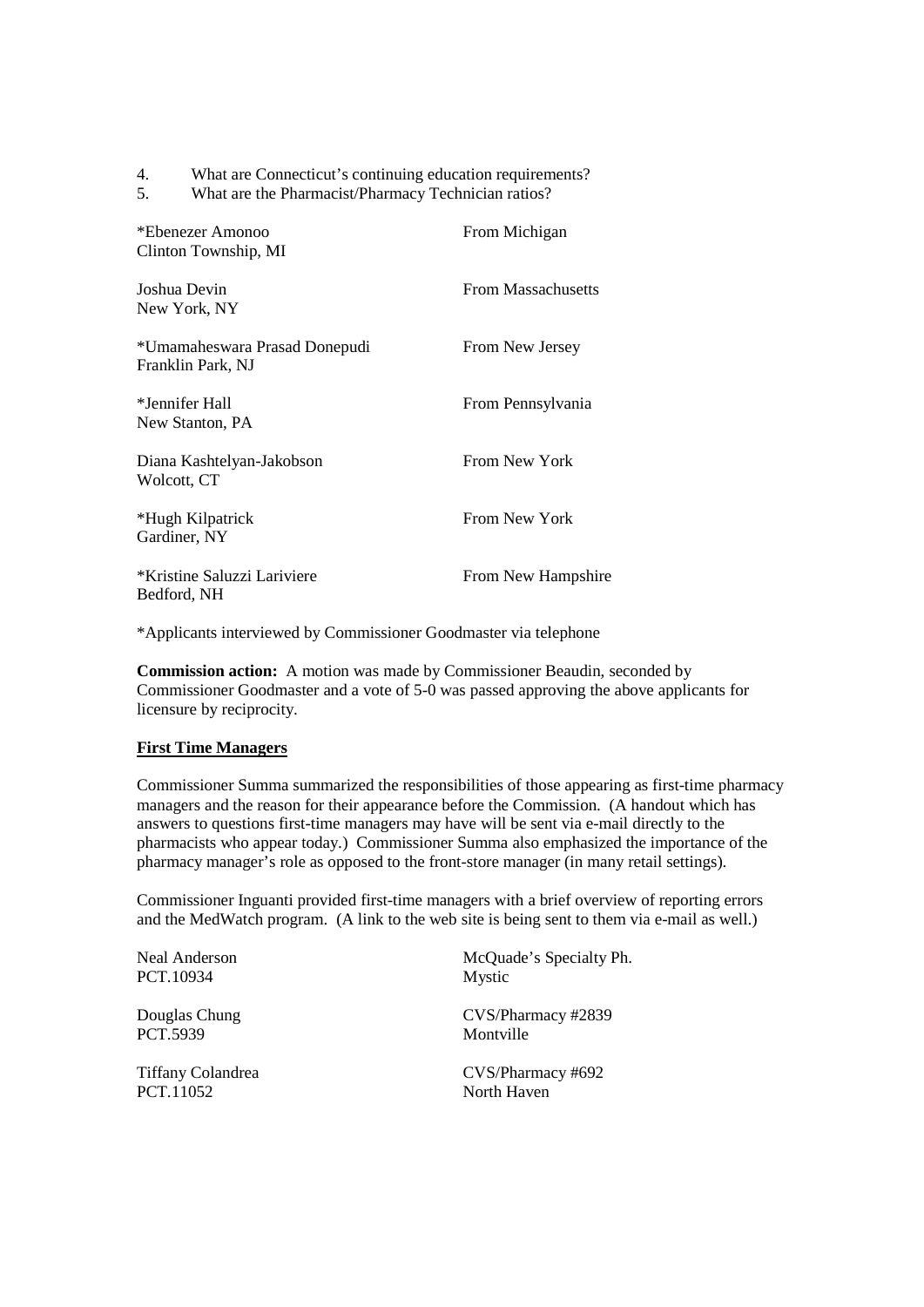PCT.5468 Putnam

PCT.11039 Mystic

PCT.10836 Plainville

PCT.10968 Willimantic

Delphine Kele Njiki CVS Pharmacy PCT.10401 Hamden

Kathryn Willard Walgreens PCT.9912 Killingly

Celeste Frappier CVS/Pharmacy #8249

Cassandra Krajeski McQuade's Pharmacy

Michelle Malone Rite Aid Pharmacy #4687

Katie Mattox **CVS Pharmacy** 

# **Application for Pharmacy Internship**

Veeraiahchowdary Bandarupalli Abi Olagunju Jolanta Deka

**Commission action:** The above applicants were accepted for internships as foreign pharmacy graduates.

# **New Pharmacy Applications**

CVS/Pharmacy #8249 Celest Frappier 112 Hawkins Road Putnam, CT 06260 w/partial closing

\*Walgreens #11919 No manager present 1630 Boston Turnpike Coventry, CT 06238 w/partial closing

Walgreens #12058 Kathryn Willard 1093 N Main Street Killingly, CT 06239 w/partial closing

Shop Rite Pharmacy of Norwich (would like to review plans w/Commission prior to applying)

\*No manager present, therefore, must reappear with manager at October meeting.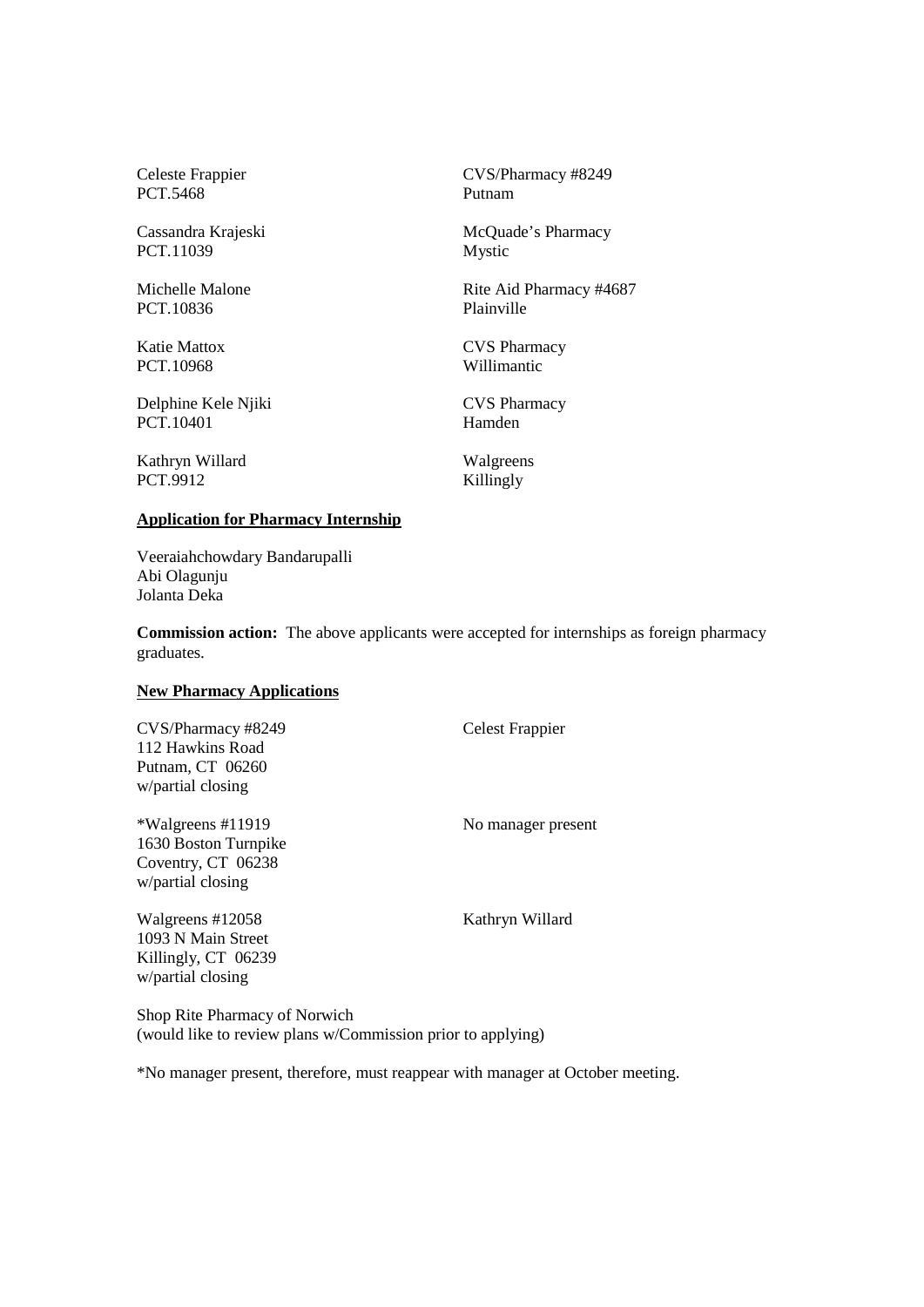**Commission action**: A motion was made by Commissioner Goodmaster, seconded by Commissioner Inguanti and a vote of 5-0 was passed approving the above new pharmacy applications.

# **Pharmacy Relocations**

| *Drug Shoppe Health Solutions of CT, Inc | PCY.2068          |
|------------------------------------------|-------------------|
| From:                                    | To:               |
| 7 Anngina Drive                          | 155 Hazard Avenue |
| Enfield, CT 06082                        | Enfield, CT 06082 |

| Walgreens #11825  | <b>PCY.1251</b> |                          |
|-------------------|-----------------|--------------------------|
| From:             |                 | To:                      |
| 20 Jerome Avenue  |                 | 525 Farmington Avenue    |
| Bristol, CT 06010 |                 | <b>Bristol, CT 06010</b> |
| w/partial closing |                 |                          |

\*No manager present, therefore, must reappear with manager at October meeting.

**Commission action**: A motion was made by Commissioner Goodmaster, seconded by Commissioner Vegliante and a vote of 5-0 was passed approving the above relocations.

### **Pharmacy Remodel**

| <b>Beacon Prescriptions</b> | PCY.1086 |
|-----------------------------|----------|
| 57 South Street             |          |
| Bristol, CT 06010           |          |
|                             |          |
| Costco Pharmacy #313        | PCY.1493 |
| 3600 East Main Street       |          |
| Waterbury, CT 06705         |          |

**Commission action**: A motion was made by Commissioner Goodmaster, seconded by Commissioner Beaudin and a vote of 5-0 was passed approving the above pharmacy remodels.

# **Legal Matters**

**DN 09-834** The Drug Control Division investigated Walgreens #1835 (PCY.1108) for allegedly dispensing a prescription to the wrong person. The investigation revealed two other possible violations in addition to the breach of patient confidentiality. The approved agreement is for the pharmacy to pay a total penalty of \$2,500.

**DN 09-667; 09-792; 09-906** These pharmacies (Walgreens # 7258 - PCY.1922, Walgreens #10483 - PCY.1728, and CVS #1080 – PCY.1359) breached patient confidentiality by giving a prescription to the wrong person. Each pharmacy must pay a \$500 civil penalty.

**DN 09-856** Stop and Shop pharmacy #629 (PCY.1187 ) failed to report a loss of controlled substances within the required 72 hours. The pharmacy must pay a \$1,000 fine.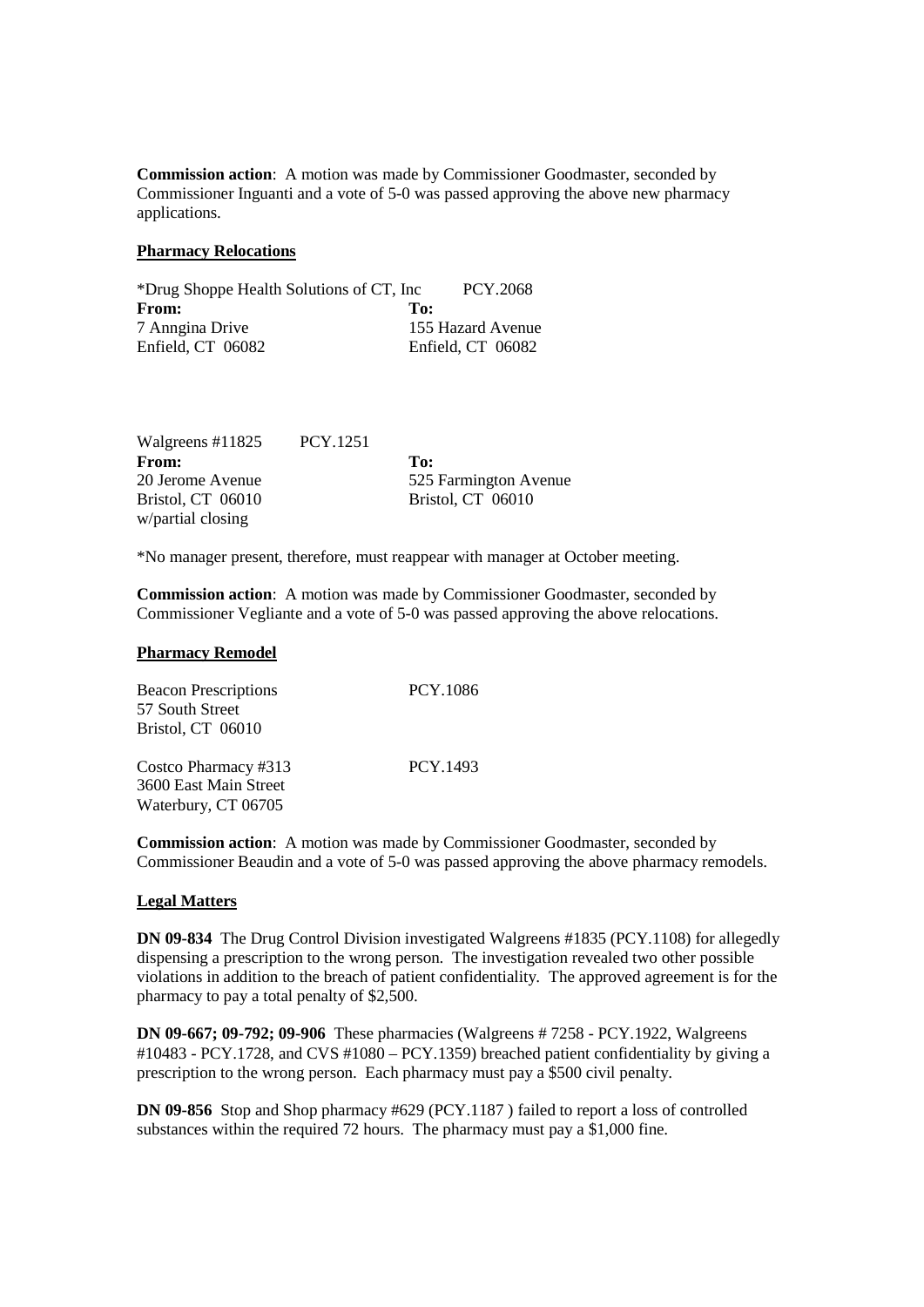**DN-964** Pharmacist Christopher Hausser's license (PCT.10473) was suspended by agreement on April 1, 2009. The Department is satisfied that this pharmacist has taken the necessary steps to regain his license. He has a record of drug counseling, negative drug screens, and has provided the department with a letter from his counselor recommending reinstatement. The approved agreement is typical for this kind of situation.

# **CE Waivers**

Gregory Burkman is requesting a waiver of all CE credits due to being enrolled in medical school. *Approved; Licensee must submit school transcript.*

Mark Corentin is requesting approval of his attendance at the Florida Board of Pharmacy meeting to be used to satisfy his law CE credits. *Approved*

Kyung-A Kim is requesting a time extension in order to complete her CE credits for 2008. *Extension approved to December 31, 2009; may not be used toward 2009 credits.*

Jerry DeStefano, John Gadea, Pallavi Kansal and Kristine Nasinnyk are requesting approval of their attendance at "H1N1 for Municipal Officials" to fulfill 4 hours of live CE credit. *Total of four (4) live credits approved.*

**Commission action:** A motion was made by Commissioner Inguanti, seconded by Commissioner Goodmaster and a vote of 5-0 was passed approving the above CE waivers/requests.

# **CE Program Applications**

"How will Pharmacy Shape Healthcare Reform?" Evidence-Based Practice Center 80 Seymour Street Hartford, CT 06102 1.0 Live Credit/0.1 CEUs *Approved*

"Conflict Management and Communications n Pharmacy Practice Experiences" 1.0Live Credit/0.1 CEUs Speakers: Philip M. Hritcko, Pharm.D., CACP *Approved*

"How Will Pharmacy Shape Healthcare Reform?" 1.0Live Credit/0.1 CEUs Speakers: Philip M. Hritcko, Pharm.D., CACP *Approved*

# **Miscellaneous**

Review of request from Connecticut Pain Care, PC, to allow physician ownership of a pharmacy. *Referred to Attorney General's Office for response/follow up.*